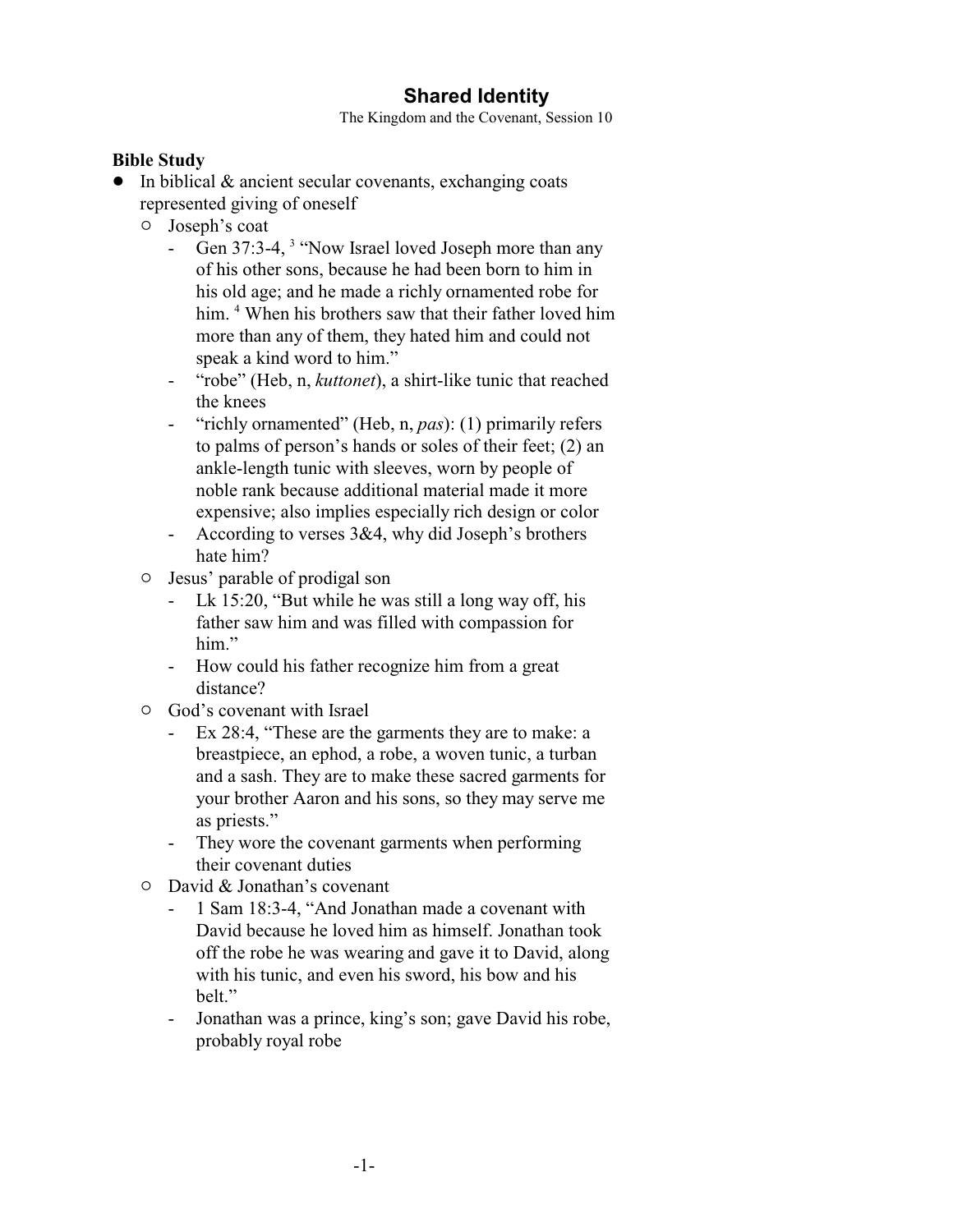- In what way did God take on our identity?
	- $\circ$  John 1:1, 14, <sup>1</sup> "In the beginning was the Word, and the Word was with God, and the Word was God....<sup>14</sup> The Word became flesh and lived for a while among us."
		- Who does this passage call the Word?
		- How did the Son of God take on our identity?
	- $\degree$  2 Cor 5:21 "God made him who had no sin to be sin for us, so that in him we might become the righteousness of God."
		- What exchange of identity or nature does this describe?
		- God took on our identity: God the Father sent God the Son to earth to become human
		- What part of God's nature do we take on, according to this verse?
	- $\circ$  It was necessary for Jesus to come to earth as a human to die for mankind's sin
		- Rom 5:19, "For just as through the disobedience of the one man the many were made sinners, so also through the obedience of the one man the many will be made righteous."
		- Heb 2:14 "Since the children have flesh and blood, he too shared in their humanity so that by his death he might destroy him who holds the power of death – that is, the devil."
		- If God were to defeat Satan directly, he would violate the legal transfer Adam & Eve voluntarily made with Satan in the Garden of Eden
	- $\circ$  God took on our identity
- How do we take on God's identity?
	- <sup>o</sup> Rom 8:29 "For those God foreknew he also predestined to be conformed to the likeness of his Son, that he might be the firstborn among many brothers."
		- "likeness" (Gk, n, *eikon*): (1) image, portrait; (2) likeness, having the same form; (3) representation, pattern
	- $\circ$  Php 2:7, Jesus "... made himself nothing, taking the very nature of a servant, being made in human likeness."
		- "nature" (Gk, n, *morphe*): (1) nature, character; (2) shape, visible form
		- "likeness" (Gk, n, *homoioma*): similarity of form or appearance
		- Jesus took servant's nature (*morphe*) & human likeness (*homoioma*)